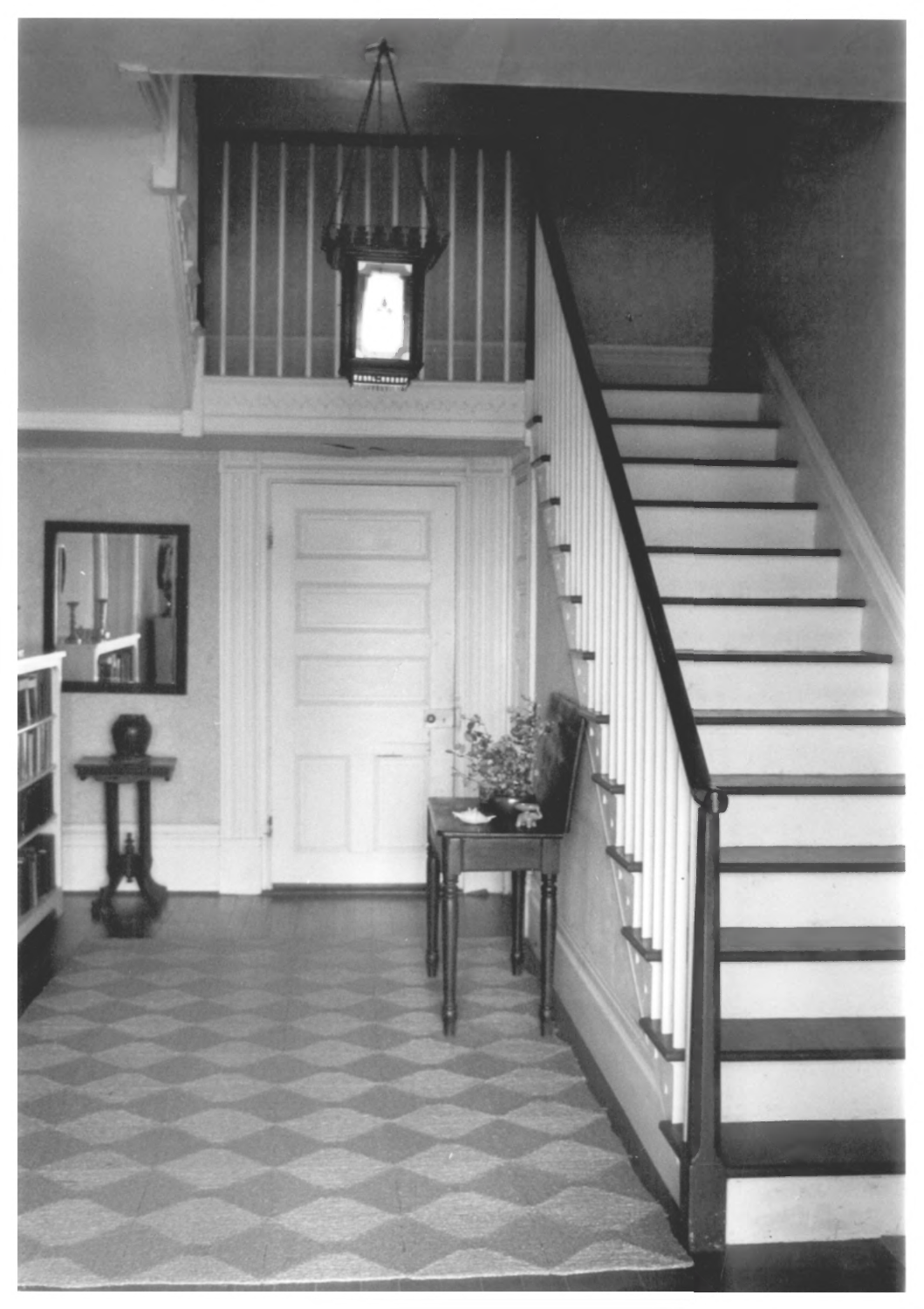**Form No** 10-30'a **(Rev.** 10-74)

> **UNITED STATES DEPARTMENT OF THE INTERIOR NATIONAL PARK SERVICE**

### **NATIONAL REGISTER OF HISTORIC PLACES PROPERTY PHOTOGRAPH FORM**



#### SEE INSTRUCTIONS IN **HOW TO COMPLETE NATIONAL REGISTER FORMS**  TYPE ALL ENTRIES -- ENCLOSE WITH PHOTOGRAPH

| <b>HISTORIC</b>                                                | The Junius R. Ward House |                             |                             |                             |
|----------------------------------------------------------------|--------------------------|-----------------------------|-----------------------------|-----------------------------|
| <b>AND/OR COMMON</b>                                           |                          |                             |                             |                             |
|                                                                | The Erwin House          |                             |                             |                             |
| <b>LOCATION</b>                                                |                          |                             |                             |                             |
| CITY, TOWN                                                     | Erwin                    | $X$ vicinity of<br>Chatham  | <b>COUNTY</b><br>Washington | <b>STATE</b><br>Mississippi |
|                                                                | PHOTO REFERENCE          |                             |                             |                             |
| PHOTO CREDIT Mississippi Department of Archives and<br>History |                          | DATE OF PHOTO January, 1975 |                             |                             |
| <b>NEGATIVE FILED AT</b>                                       | Jackson, Mississippi     |                             |                             |                             |

**DESCRIBE VIEW. DIRECTION. ETC. IF DISTRICT. GIVE BUILDING NAME & STREET**

**PHOTO NO**

View of stair hall

**INT: 2983-75**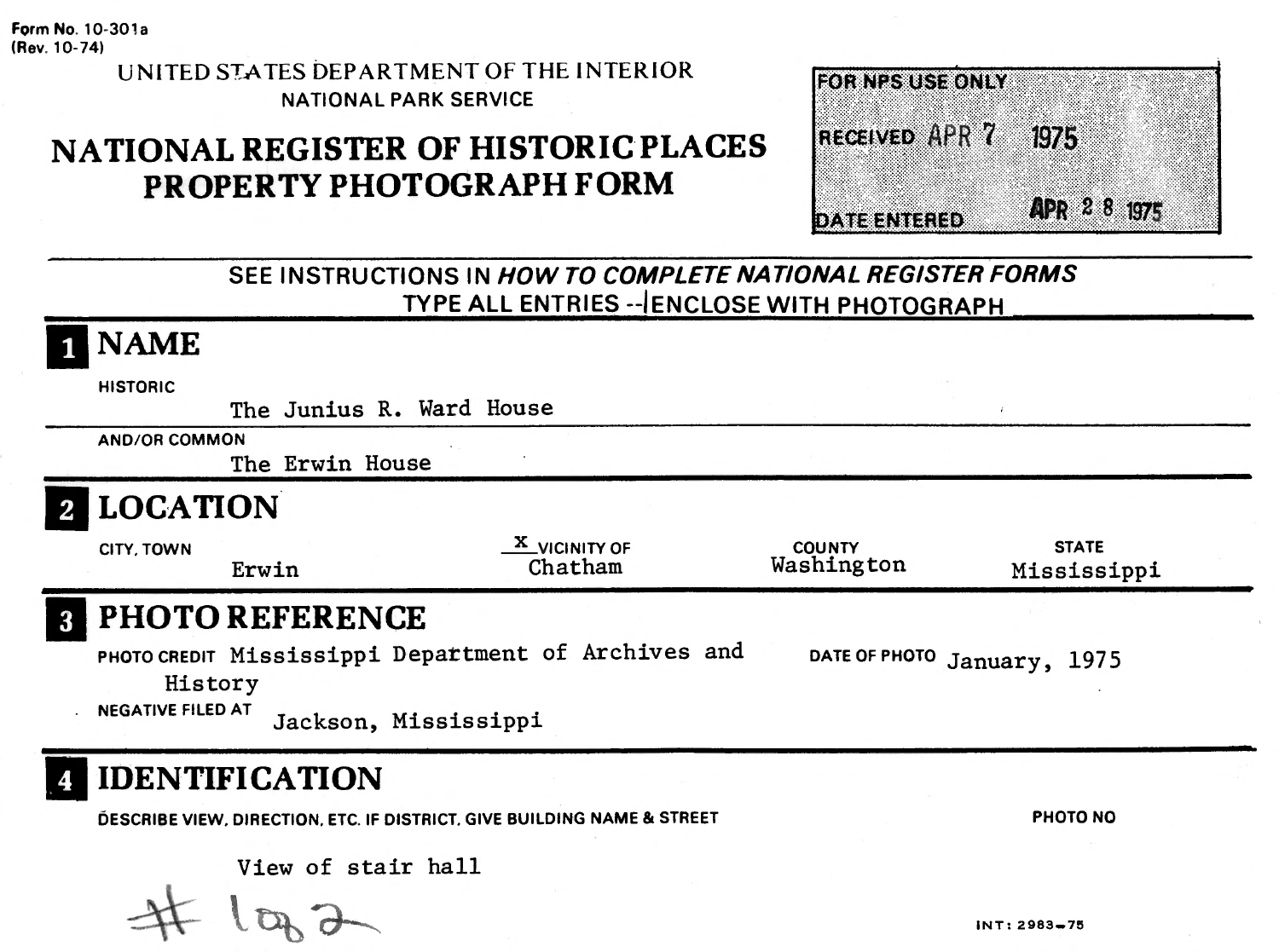